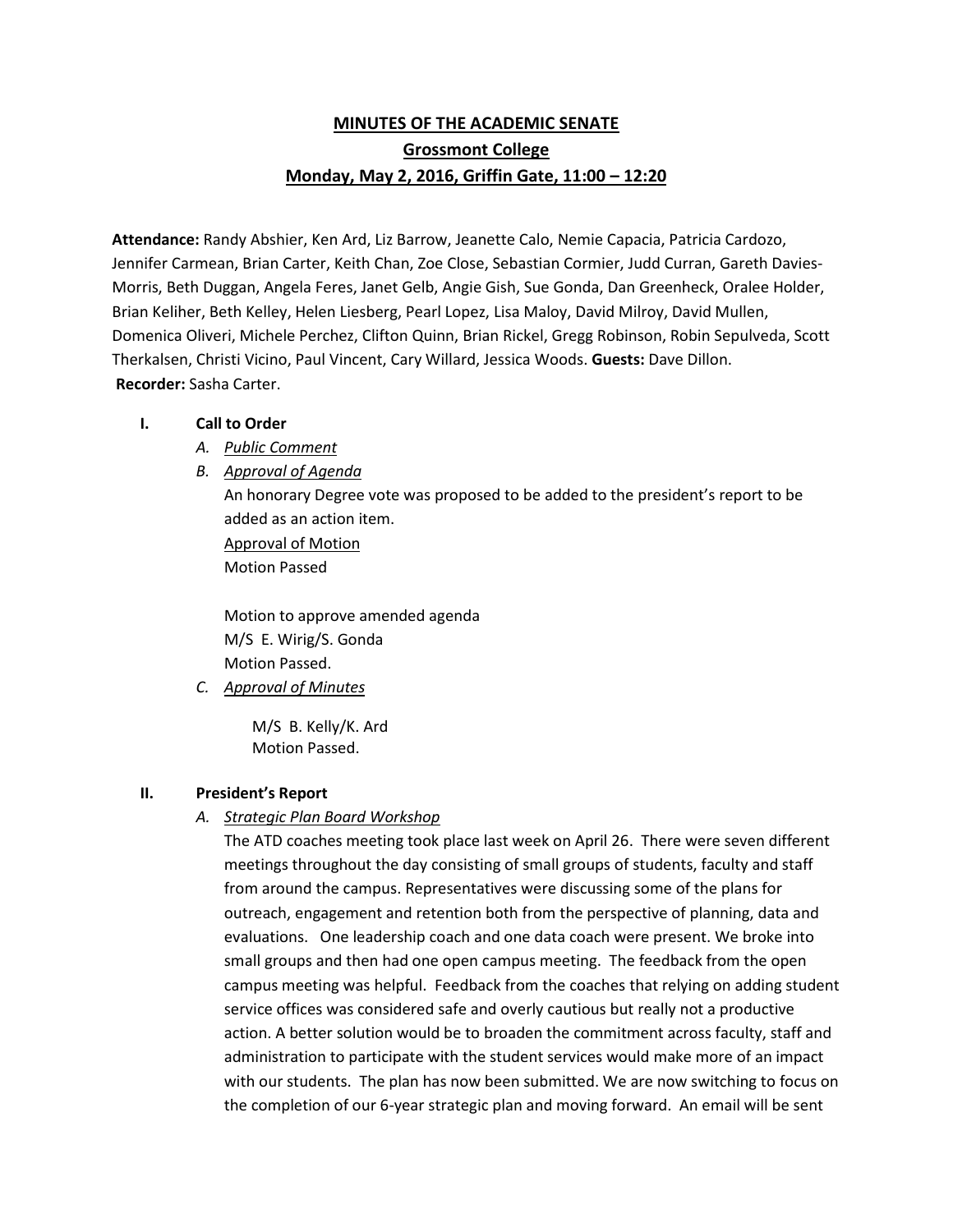out with a link to the strategic plan for review. It is similar to the ATD plan with the same three focus areas of outreach, engagement, and retention with one added area of focus of institutional capacity making sure we are attending to the fiscal resources, physical resources, technological and research capacity which are all baseline requirements that make up the three other areas. It will be up for review and it will be set as an informational item for our next AS meeting. It will also be at the board in June.

A question was raised asking would we have enough student services support for the effects of our increased outreach efforts. Initially, there would not be enough of a significant rise in enrollment that would push our capacity and also some of the outreach we are currently conducting, we will not see that increase for years to come and it will be a gradual process. This will give us time to adjust.

B. *Monica Zech Honorary Degree-* Monica Zech will be our commencement speaker this year. Monica completed 22 units at Grossmont college. Most of her coursework was in media communication which she used to make an astonishing career which encompasses both personal accolade and public service. She has received many awards for her work in San Diego County and is currently the chief information officer for the city of El Cajon, and head of the traffic safety education program. The President 's Cabinet asked to bring this to the AS for a motion to grant Monica Zech an honorary degree as these decisions are part of the new board policy and administrative procedure to be made with the AS.

The motion was made by S. Gonda and second by E.Wirig to place into action the awarding of the honorary degree to Monica Zech. It requires 2/3 vote. All were in favor of the vote.

#### **III. Committees**

*A. Part-time Faculty Committee- David Milroy (*Power Point presentation attachment) David serves at the chair for PTFC. PTFC introduced the makeup of the committee. He discussed the process of the upcoming election in the Fall. Department Reps from every department were introduced. The many committees were discussed and that all PTFC can apply to be on a committee. A list is currently being worked on to go over the open positions on all committees.

The Academic Senate PTFC sponsors FLEX events. He discussed past presentations and the upcoming presentations to help PTFC become educated about the programs to help students.

The PTFC updated AS resolution from 2005 regarding senate support for Part-time office hours and it is being presented as an informational item later in the agenda.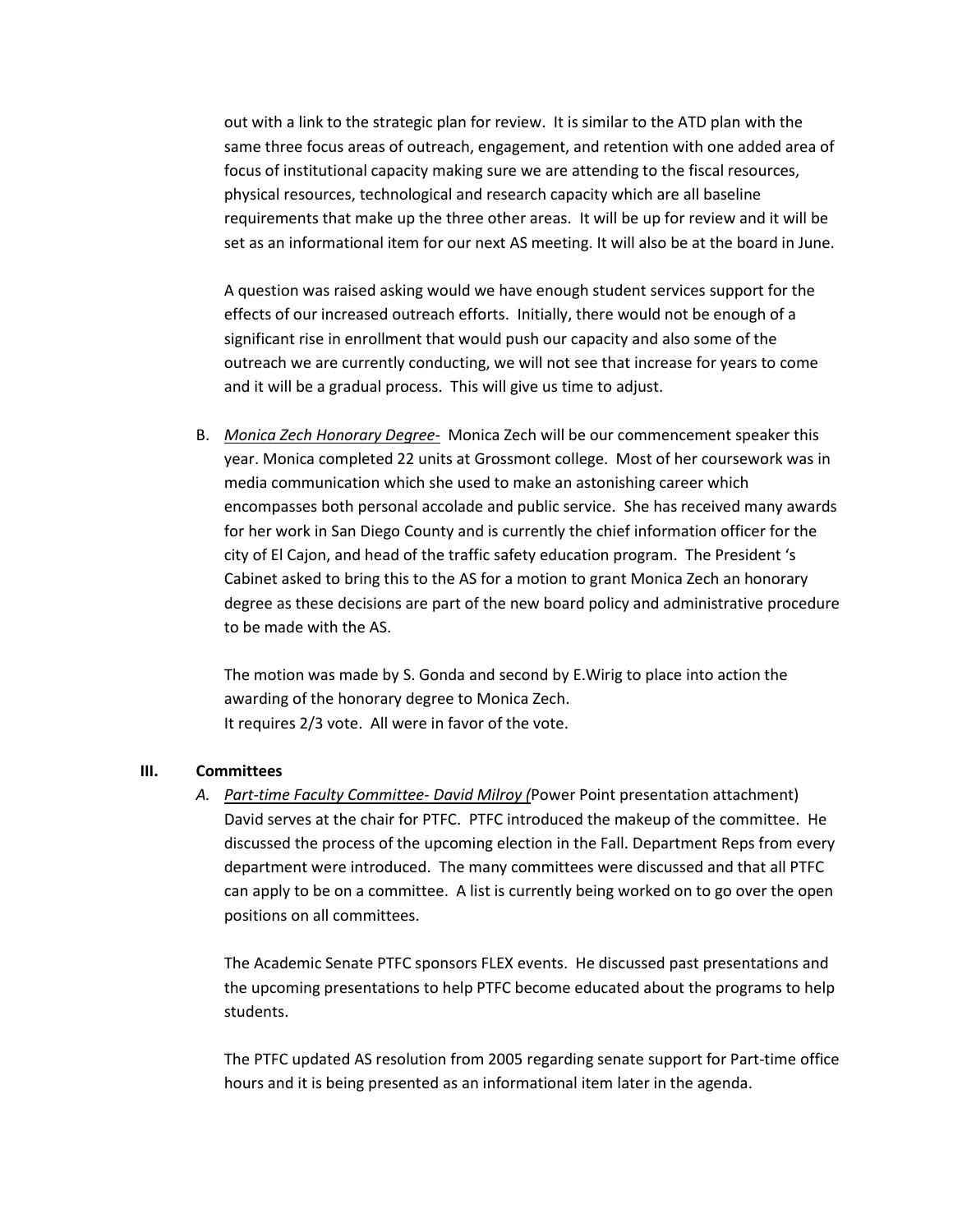### **IV. Action Items**

**A.** Monica Zech awarding a honorary degree *(Attachment Doc of Monica Zech Bio)* The rules for presenting a honorary degree were discussed. Motion to come to vote: E.Wirig/ S.Pereira Motion Carried Motion to award Honorary Degree to Monica Zech: 0 No Voted 1 Abstention Motion passed

### V. **Information Items**

A. OER Online Educational Resources - Sue Gonda- ( *See Attachment Doc).*

The OER was discussed, highlighting students getting text book online for free. The intent of the College Textbook Affordability Act of 2015 was presented. The government is offering grants to colleges to help facilitate the transition to free, openresource texts. Many colleges are interested in reducing the cost of textbooks to increase student access to necessary course. Faculty coordinator could possibly be hired to help faculty to find the desired newest text books. The grant would help to fund the coordinator, to provide curation of materials and to offer professional development. In the long run it is a commitment for the college to continue to use open resource texts, and a commitment from the grant to continue the funding. There is a 10% faculty commitment to using eBooks in the next three years. ADDENDUM: The AS president has since learned that there is sliding scale of funding depending on the number of sections adopting OER materials – so 10 sections = \$10, 000, 25 sections  $=$ \$25,000, and so on – up to \$50,000. More information will be presented in the future.

B. Part Time Office Hours(Senate Resolution) *(See Attachment Doc.)*

It has been 11 years since we had a resolution in support of office hours for part time faculty. A lot has changed in priorities and the make-up and the language we use in the resolution at the college, district and state level funding. There is some cross over between senate and union but we would like to keep it on as a senate resolution so that it is about teaching and learning, not about pay and working condition. Resolution was presented. (See Attachment)

Motion on the Floor:

Refer to subcommittee to work out the language between the Senate and the Union C. Milgrim/J. Castellaw

All in Favor Motion Passed

It was expressed that the task force be established without delay. There were a few volunteers for said committee.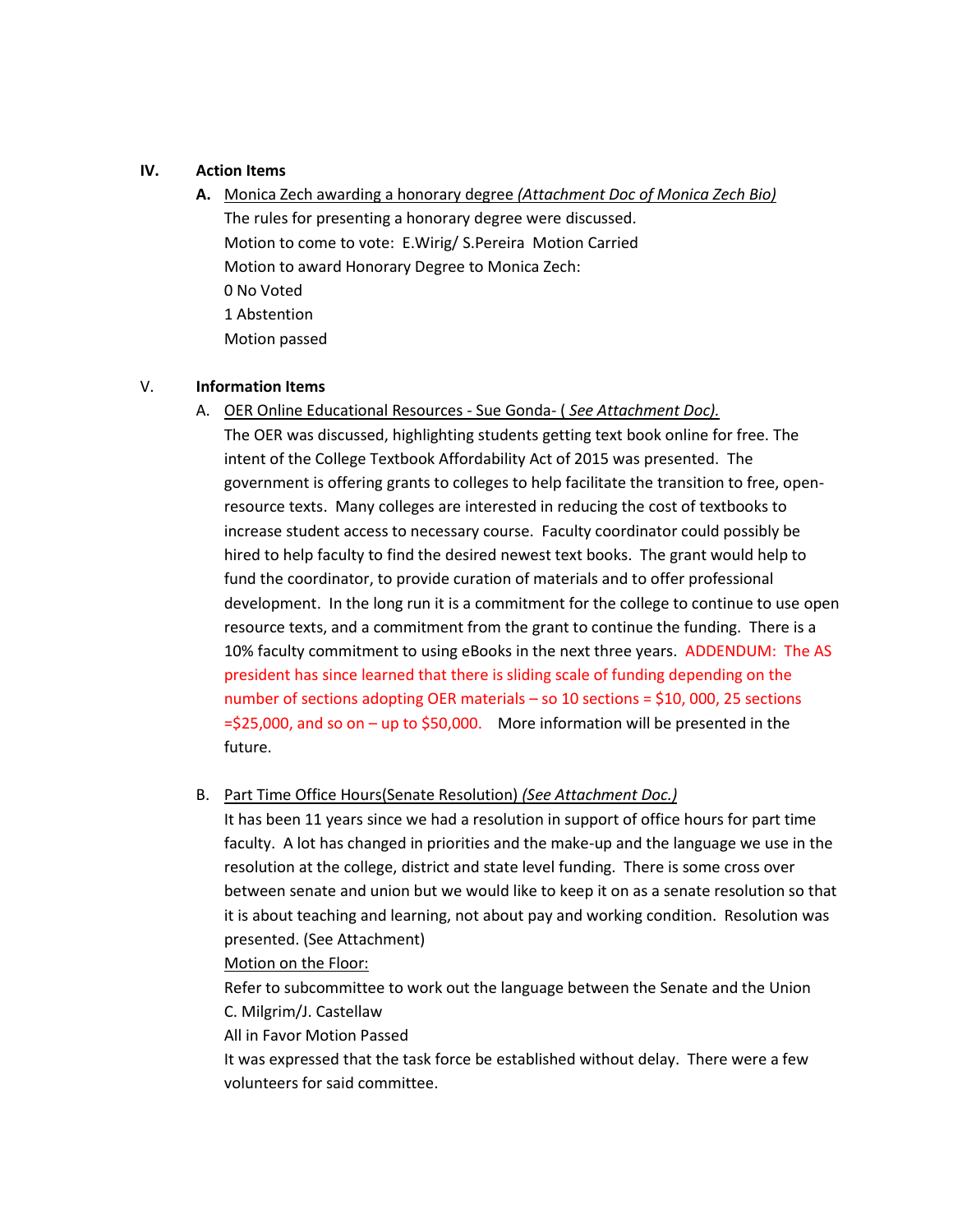**Meeting adjourned at 12:15 pm. Next Meeting:** Monday, May 16, 2016.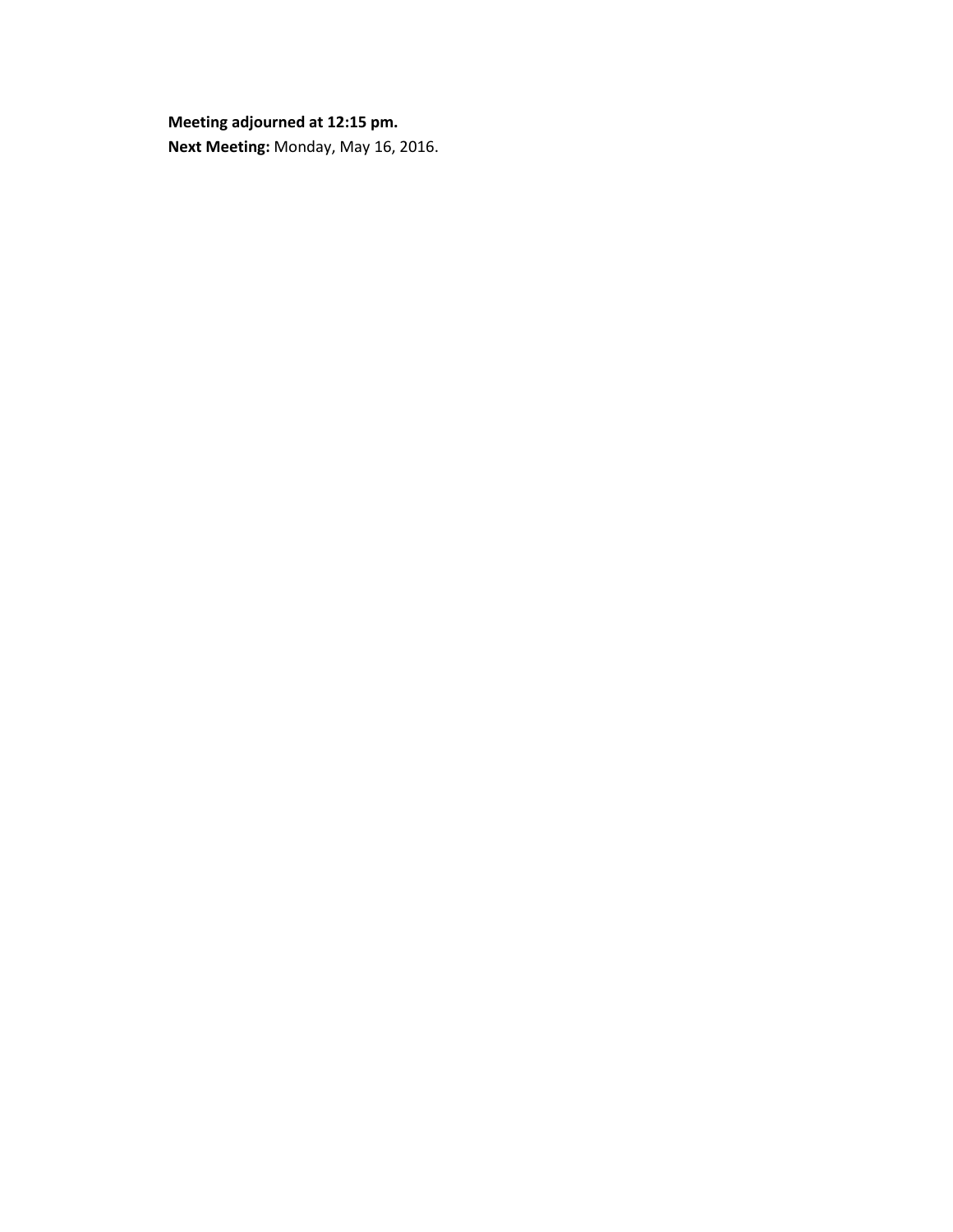ATTACHMENT A – OER RESOLUTION (DRAFT)

Whereas, The significant rise in costs of textbooks is a barrier to college attendance, student access, and student success;

Whereas, Many colleges are interested in reducing the cost of textbooks to increase student access to necessary course materials; and

Whereas, The intent of the College Textbook Affordability Act of 2015 (AB 798, Bonilla, 2015) is to reduce costs for college students by encouraging faculty to accelerate the adoption of lower cost, highquality, open educational resources (OER);

Resolved, That the Academic Senate of Grossmont College supports efforts to increase student access to high-quality open educational resources and reduce the cost of textbooks and supplies for students.

ATTACHMENT B – PART TIME FACULTY OFFICE HOUR RESOLUTION (DRAFT)

# **GROSSMONT COLLEGE ACADEMIC SENATE RESOLUTION ON**

# **PART TIME FACULTY OFFICE HOURS**

*WHEREAS,* **In the State of California the Academic Senates of Community Colleges have primacy in academic and professional matters.**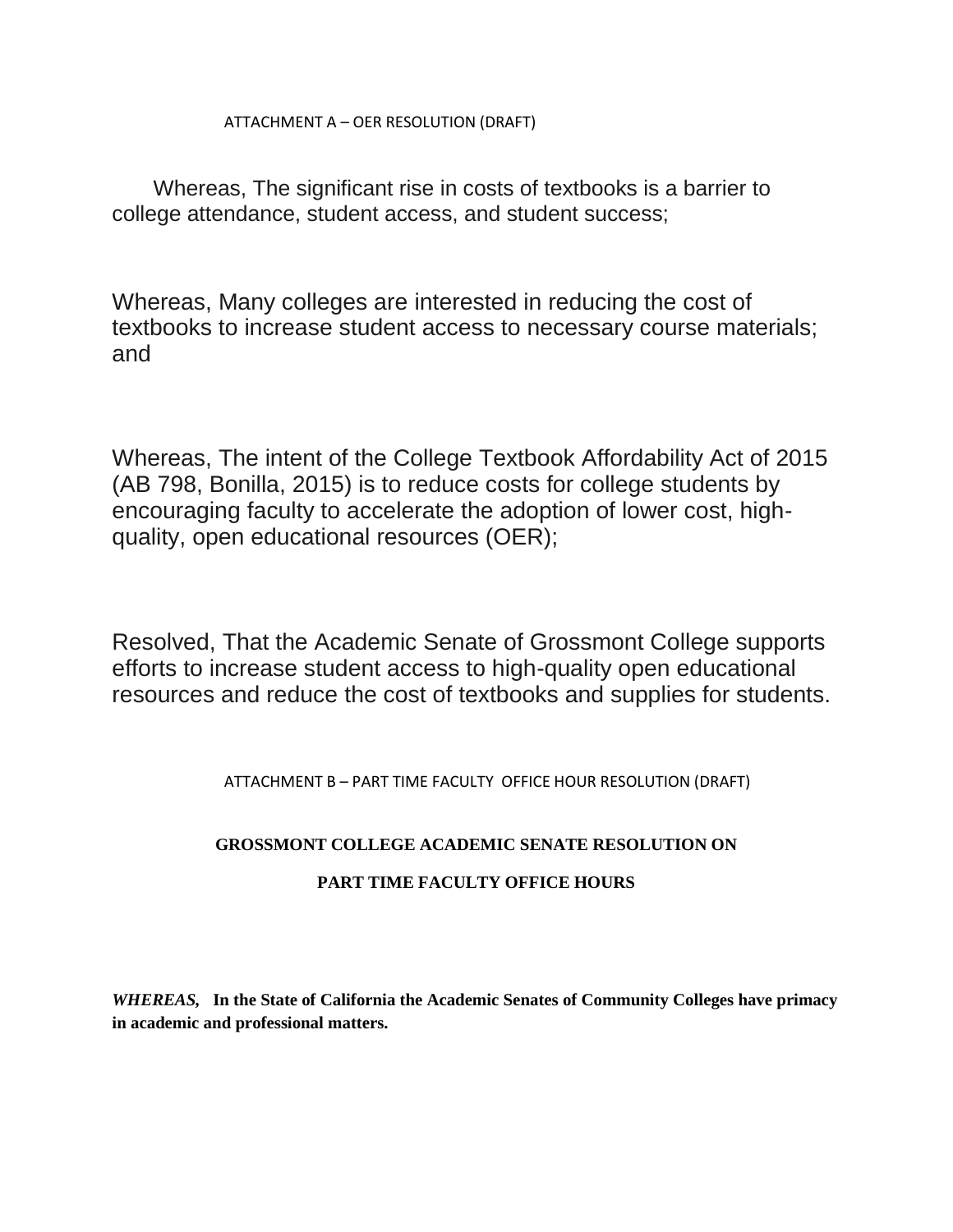*WHEREAS***, Grossmont College Academic Senate is committed to providing instruction of the highest quality to our students;**

**WHEREAS, Grossmont College through its Achieving the Dream Plan has dedicated itself to closing student achievement gaps through** *Outreach, Engagement and Retention***.**

*WHEREAS***, the core functions of teaching involve student engagement, classroom instruction, preparation, grading, and office hours;**

*WHEREAS***, the California Postsecondary Education Commission (2001) recognizes that faculty accessibility and student engagement are a critical components of student learning, success and retention;**

*WHEREAS***, the California Board of Governors supports the policy that part-time faculty should be paid comparable to full-time faculty for those in-class and out-of-class responsibilities that are the same;**

*WHEREAS***, AB-301, signed into law in 1997, provides district incentives, such as matching funds, to give part-time faculty paid office hours; and**

*WHEREAS***, The State Academic Senate recommends that local senates work with their collective bargaining agent, administration and trustees, to establish local policies and negotiated agreements that provide compensated office hours as a part of all instructional assignments—in order to ensure that all students have equitable access to their instructors outside of class;**

*BE IT RESOLVED* **That the Academic Senate recommends that all students receive educational opportunities with equitable institutional support, including access to instructors during office**  hours, whether they be in a class section assigned to a part-time or a full-time faculty member.